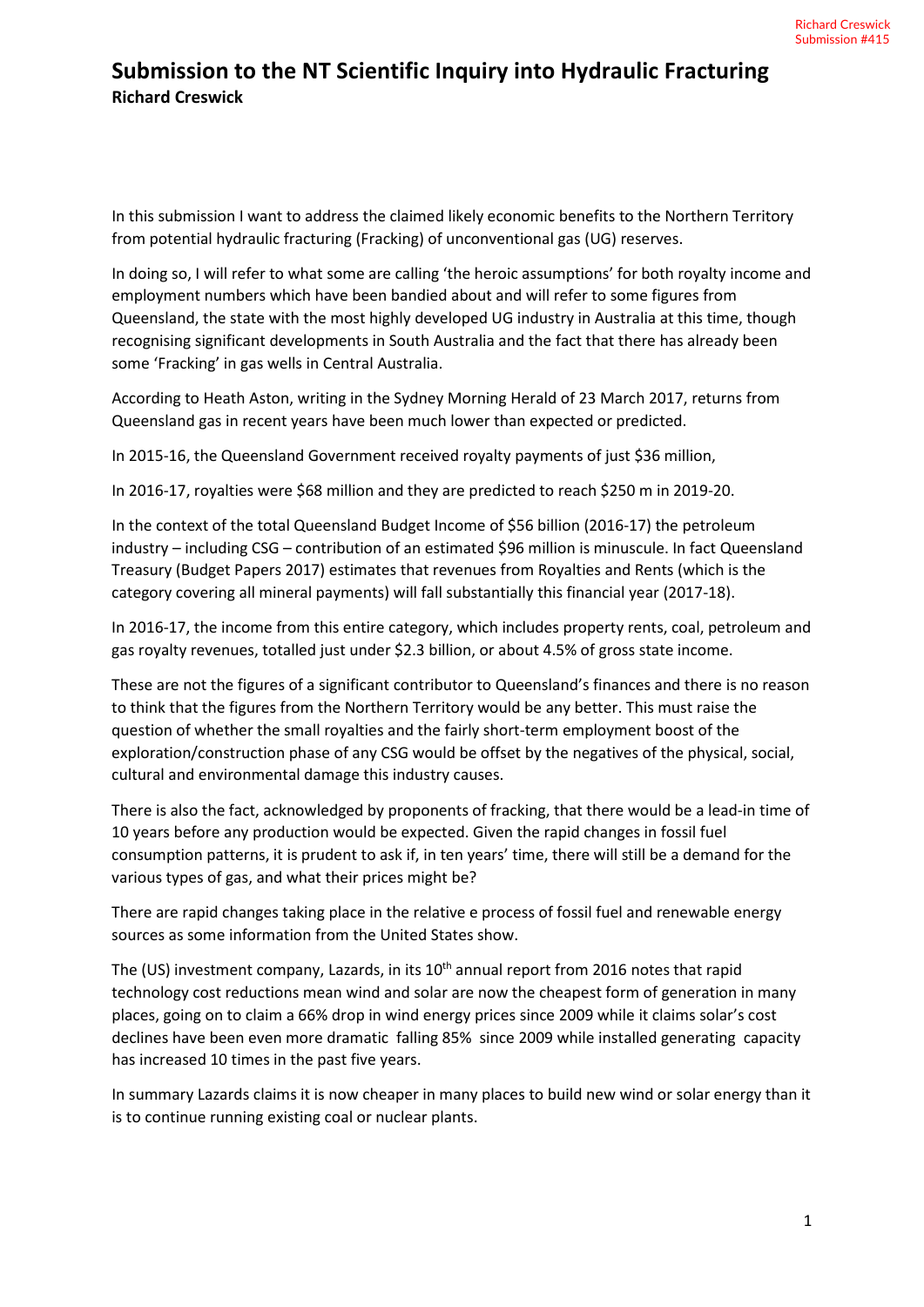#### **Risks to the industry**

One of the claims made by those who promote the UG Industry is the uncertainty around the huge costs associated with the exploration process, and the possibility/likelihood of 'dry' wells.

The Australia Institute's Rod Campbell has done considerable work analysing the economic claims made about the potential benefits for the Territory including the Deloitte Access report for the Australian Petroleum Production and Exploration Association (APPEA) claiming billions in revenue and thousands of jobs.

Not only does Campbell address the probable higher costs of gas production in the NT, he has also noted that the claimed financial risks for exploration are doubtful. For instance he points out that the Australian Government's hugely generous taxation regimes for mineral exploration (over 19% p.a.) essentially ensures that such costs are covered by the taxpayer after a bit more than 5 years.

What is more, these tax offsets are not restricted to the life of the exploration project but can be carried forward almost indefinitely to offset taxes against any future profits.

Apart from the need to have the money available to explore – and mining companies are continuing to make substantial profits even in the face of volatile commodity prices – this makes exploration virtually cost-free while also ensuring that taxpayers are deprived of some of the income from any future profits a company might make. These tax policies might also be interpreted as an artificial redistribution of costs between energy sources.

With royalty rates on petroleum and gas set at about 10% of profits, the Queensland royalty figures mentioned above would seem to indicate that in 2015-16, the \$36 million paid in gas royalties would have meant a profit of about \$324 million to the companies and their shareholders (many of them foreign). Oil, gas and other mineral resources are owned by the people of Australia. They are a oneoff national asset and can only be extracted once.

The fact that wealthy (often foreign-owned) resource companies have the finances to exploit these resources does not mean that they are entitled to do so.

One of the recurring themes to emerge from the public consultations of the NT Fracking Inquiry is the public scepticism, or cynicism, about the ability of Governments to ensure that any regulations imposed on mining companies during the exploration/development/production phases would be either stringent enough or monitored adequately.

Furthermore, there is concern about the ease with which any regulatory regime can be amended by future governments.The point is both well made, and needs to be restated, that the four-year term (fixed in the NT) of governments precludes a real ability of a government which might approve such developments with very strong safeguards from actually being able to bind future governments and regulators to those safeguards. There is ample evidence of initially strong regulations being circumvented by subsequent governments at the behest of wealthy mining companies well able to pay for lobbying and political donations. There is also a situation where new owners of a mining company might not feel bound by agreements entered into by a former owner.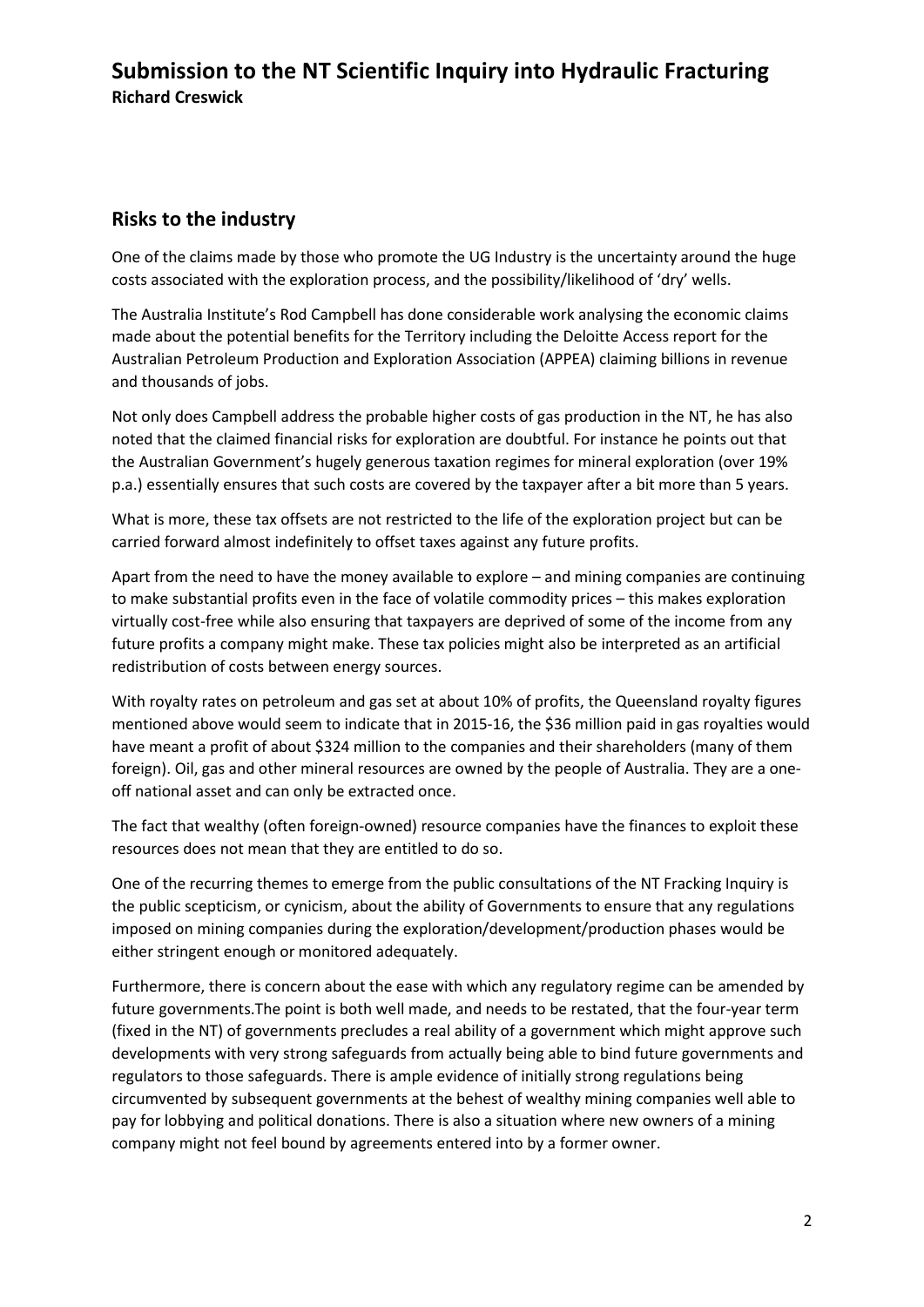When funding is cut to independent or community groups attempting to keep governments and developers 'honest' (such as the NT Environment Centre) and when one Minister is responsible for both the Environment and Mining, such doubts would seem to be well founded.

If, instead of supporting FRACKING, the NT Government applied its funding to research and development of a sustainable, Territory-based, clean energy industry, evidence from elsewhere ( for example the ACT) has shown it can attract construction jobs and eventually produce more long-term sustainable jobs without the harms associated with UG exploitation.

The ACT funds three solar farms, the latest opened in March 2017, and five wind farms meaning it now gets 35% of its energy from renewables. Why can't the NT with its abundant year-round sunshine, and wind resources be doing the same?

As Brian Robins wrote in the Sydney Morning Herald on March 29<sup>th</sup>, this year (2017) one of the reasons the renewable industries are hobbled is because 'Australia's thermal power generators are a powerful oligopoly and have been lobbying hard to keep electricity storage systems out of where they should be … on the electricity grid".

If such storage was readily available it would help deflate the huge prices presently charged by thermal power suppliers in periods of shortage, such as four half-hour periods in Adelaide in March when wholesale electricity prices briefly hit \$14 000 per megawatt hour. Fluctuations, some would say rip-offs, like these are what are forcing state governments like South Australia, to invest in battery storage.

Finally, I would raise the question of the suitability of the engagement of the company ACIL Allen Consulting to assess the economic impacts of a UG industry in the NT. While the company appears to have considerable expertise in this area, its own website indicates that much of its work has been done for the industry itself, including for APPEA with a recent 'reassessment of the potential economic significance of Coal Seam Gas in New South Wales'. ACIL Allen's report (p46) notes that a continued freeze on CSG in New South Wales would mean a one-off decrease in the average real income of a NSW resident of \$1100 per person and a continuing loss of \$200 p.a.

The corollary to this would seem to be that allowing a CSG industry in NSW would mean an immediate real income boost of \$1100 per person and an ongoing boost of \$200 p.a. Nowhere in the report could I see any reference to economic costs which might arise from the impact on the physical, social, cultural or environmental values of land and communities affected by such mining.

Based on the comparatively modest financial benefits to Queensland; those equally modest estimated by ACIL Allen for NSW and probably even lower for the NT where extraction costs could be expected to be higher (Rod Campbell), it is hard to avoid the conclusion that any approval of Fracking in the NT, no matter what stringent regulatory demands were imposed, would only minimally benefit the NT economy while hugely boosting mining companies revenues and shareholder profits and leaving future generations of Territorians with the costs of cleaning up the mess and dealing with all of the residual issues.

The balance sheet for the NT would be even worse if there was a requirement to provide any of the infrastructure required to support this industry.